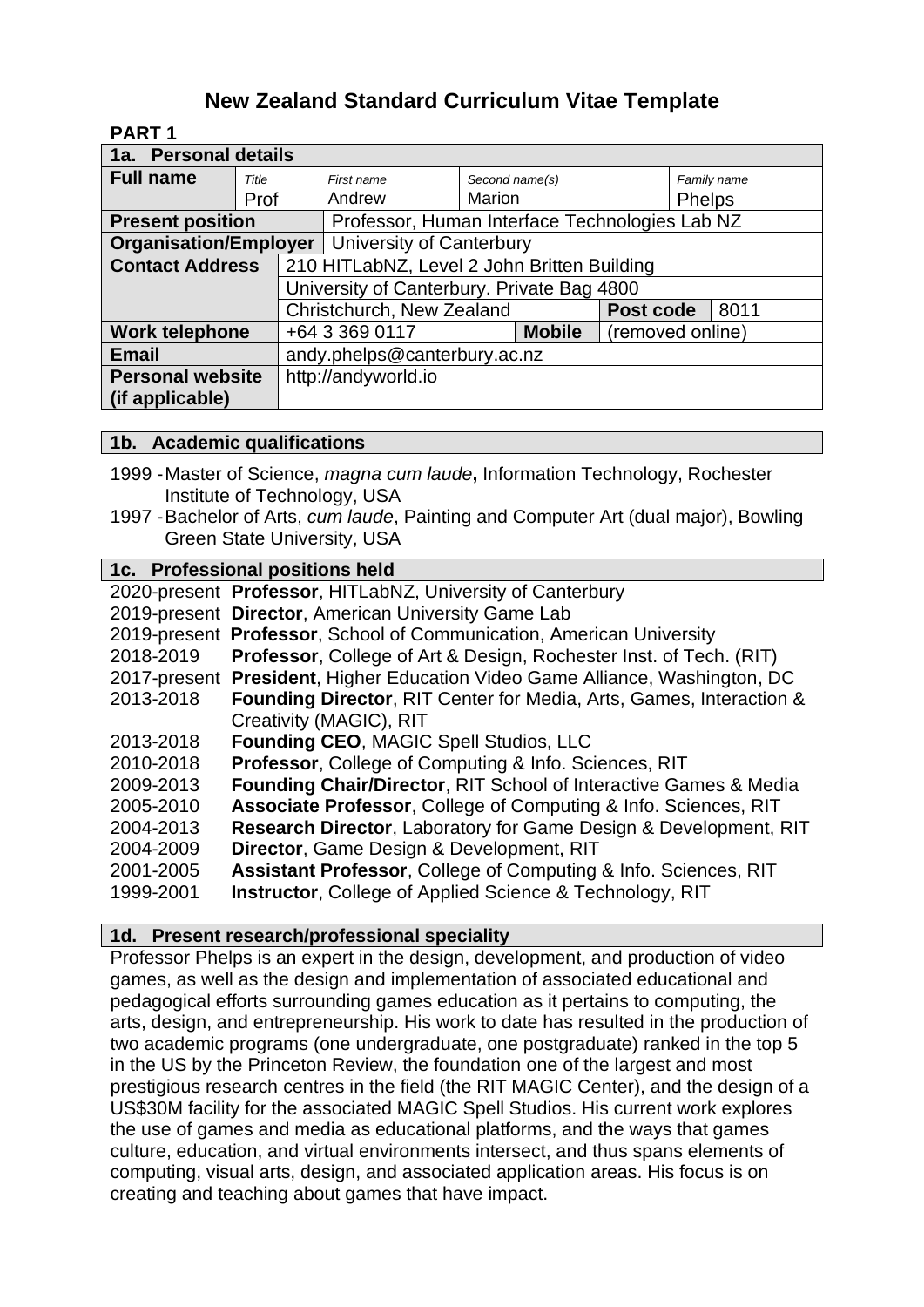| 1e. Total years research experience<br>20 years |
|-------------------------------------------------|
|-------------------------------------------------|

**1f. Professional distinctions and memberships (including honours, prizes, scholarships, boards or governance roles, etc)**

#### **Professional Positions and Recognitions**

|             | 2018-present Board Member, Unity Global Education Advisory Board             |
|-------------|------------------------------------------------------------------------------|
|             | 2017-present President (2017-present) and Co-Founder & Treasurer (2014-2017) |
|             | of the Higher Education Video Game Alliance (www.hevga.org)                  |
| 2016 & 2017 | New Media Consortium Horizon Report Panel Expert                             |
| 2012-2017   | <b>Board Member, Adobe Partners by Design</b>                                |
| 2012        | <b>Adobe Impact Award</b>                                                    |
|             |                                                                              |

2009-present **Adobe Education Leader**

## **Research Awards**

- 2019-2025 **Applied Immersive Gaming Initiative** funded by the Tertiary Education Commission of New Zealand. \$7.7M NZD (\$3M + institutional match)
- 2016-2018 **Regional Interactive Technologies Hub** NY State area hub funding, US\$3.2M. (renewed as a 'Center of Excellence' 2018-2021, additional US\$3.2M in funding and NY State support)
- 2015-2018 **MAGIC Spell Studios** NY State legislative funding initiative, US\$27.7M. (US\$12M from NYS Funding, US\$12.7M from Cisco, and US\$3M from Dell in combination public/private partnership) + US\$5M internal funding match
- 2011-2012 **An Innovative Educational Game Strategy for Conservation and Preservation** DOI National Park Service (NPS) & NCPTT. US\$25K
- 2009-2011 **Just Press Play: A Unified Game Layer for Education**. Microsoft Research, Redmond Washington. US\$300K.
- 2010-2012 "**Preserving Virtual Worlds II: Methods for Evaluating and Preserving Significant Properties of Educational Games**". US Library of Congress. US\$1M (US\$786K + Match) (multi-institutional)
- 2007-2009 **Preserving Virtual Worlds.** US Library of Congress Preserving Creative America NDIIP, 2007. US\$590K + Match (multi-institutional)

## **Relevant Curriculum Development**

- 2016 **Supervising faculty** of "Hack, Slash & Backstab" first ever university game designed, developed, produced and published on the XBOX One platform.
- 2015 **Supervising faculty** of "Splattershmup: A Game of Art & Motion" and associated projects course, the first course at the university split between academic practice and production in a commercial environment.
- 2007 **Founder and Director of the RIT Bachelor of Science in Game Design & Development** NYS Dept. of Education. Currently ranked in the top 5 in the nation by the Princeton Review.
- 2006 **Founder and Director of the RIT Master of Science in Game Design & Development** New York State Department of Education. Currently ranked in the top 5 in the nation by the Princeton Review.

| 1g. Total number of            | Journal  | Books Book chapters, | Conference  | Patents |
|--------------------------------|----------|----------------------|-------------|---------|
| peer reviewed                  | articles | books edited         | proceedings |         |
| publications and patents $ 5 $ |          |                      | 118         |         |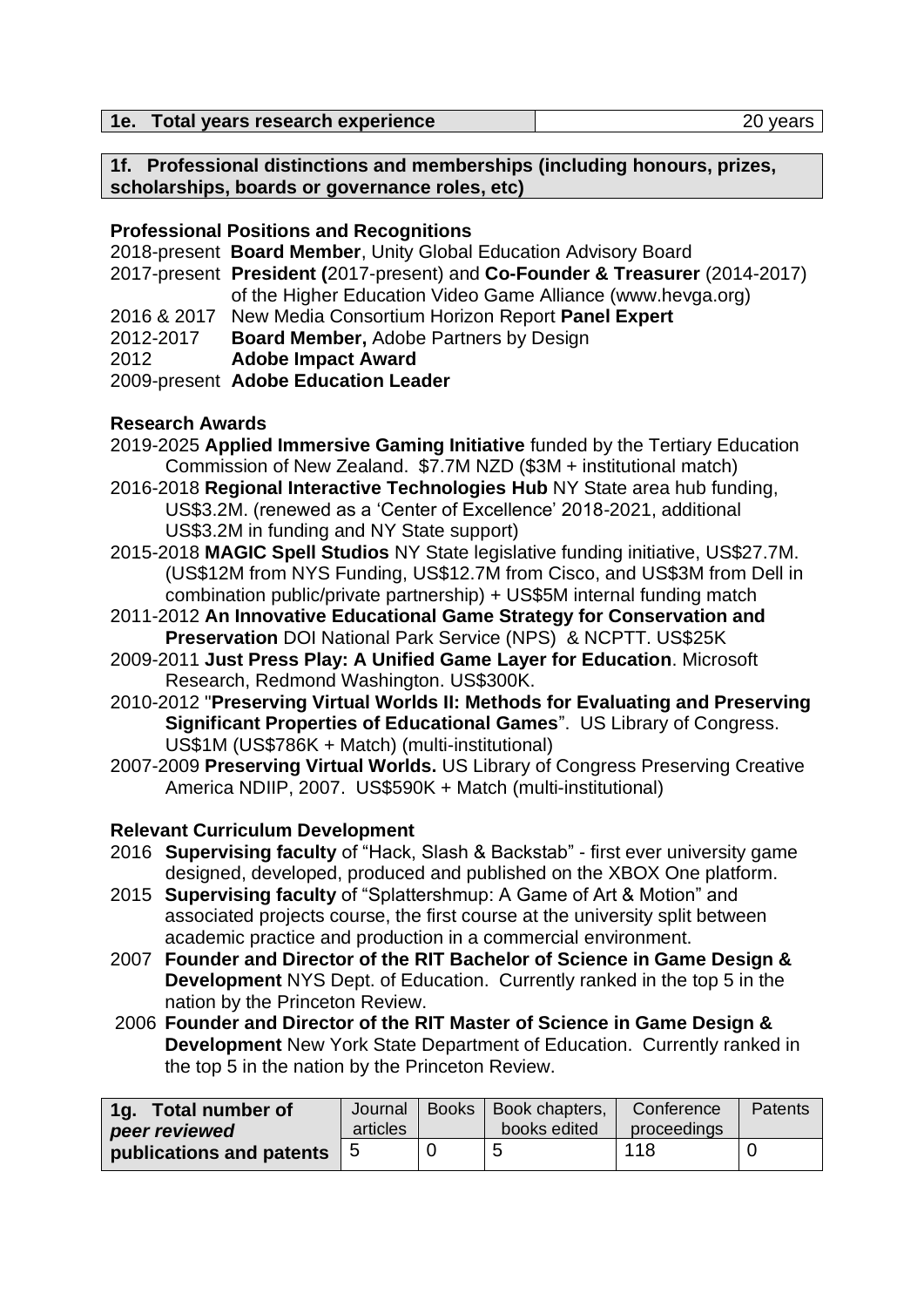**PART 2**

## **2a. Research publications and dissemination**

Peer-reviewed journal articles

- 1. **Phelps, A.**, Egert, C., and Bayliss, J., "Games in the Classroom at the Rochester Institute of Technology: A Case Study", in IEEE Multimedia, 16(3), pp. 82-88, 2009
- 2. **Phelps, A.**, Egert, C., and Bayliss, J., "Games in the Classroom: Using Games as a Motivator for the Study of Computing (Part II)", in IEEE Multimedia, 16(3), pp. 2- 7, 2009.
- 3. **Phelps, A.**, Egert, C., and Bayliss, J., "Games in the Classroom: Using Games as a Motivator for the Study of Computing (Part I)", in IEEE Multimedia, 16(2), pp.4-8, April-June 2009.
- 4. **Phelps, A.**, Egert, C., and Bierre, K., "Games First Pedagogy: Using Games and Virtual Worlds to Enhance Programming Education", Journal of Game Development, 1(4), pp. 45-64, May 2006
- 5. Lunt, B., Reichgelt, H., Ashford, T., Willis, C., Slazinsky, E., and **Phelps, A.**, "An Empirical Comparison of Baccalaureate Programs in Computing", in Journal of Information Technology Education, 3, Santa Rosa, CA, pp. 19-34, 2004 Peer reviewed book chapters, books edited

1. Consalvo, M, and **Andrew Phelps**. "Game Development Live on Twitch:

- Observations of Practice and Educational Synergies." In Game Production Studies: Cultural Studies of Video Game Industries, edited by O. Sotamaa and J. Svelch. Amsterdam, the Netherlands: Amsterdam University Press. (In press.)
- 2. **Phelps, Andrew**, and Christopher Egert. 2019. "Balancing Entertainment and Educational Objectives in Academic Game Creation: A Production Focused Studio Classroom Approach." In *Global Perspectives on Gameful and Playful Teaching and Learning*, edited by M Farber. Hershey, PA: IGI Global.
- 3. **Phelps, Andrew**, C Egert, and A Decker. (2019) "Splattershmup: A Game of Art & Motion." In *Learning, Education & Games: 100 Games to Use in the Classroom & Beyond*, edited by K Schrier. Vol. 3. Pittsburgh, PA: Carnegie Mellon University: ETC Press**.**
- 4. Decker, A. C. Egert, **A. Phelps**, "Trial by a Many-Colored Flame: A Multi disciplinary, a Community Centric Approach to Digital Media and Computing Education", in New Directions for Computing Education (S. Fee, et al, ed.), pp. 237-257. Springer International Publishing, Cham, Switzerland. 2017.
- 5. Egert, C. and **Phelps, A.**, "Motivating Science Education through Games", in Learning to Play: Exploring the Future of Education through Video Games (M. Khine, ed.), 53, pp. 129-151, Peter Lang, New York, New York, 2011.

Refereed conference proceedings

- 1. **Phelps, A.** and Consalvo, M. (2020) "Laboring Artists: Art Streaming on the Videogame Platform Twitch." Presented at the 53rd Annual Hawaii International Conference on Systems Science, Maui, HI. January 9, 2020.
- 2. Consalvo, M., & **Phelps, A.** (2019)."Performing game development live on Twitch." Presented at the Hawaii International Conference on Systems Science, Maui, HI. January 8, 2019.
- 3. Vullo, R. P., Egert, C., and **A. Phelps**. (2019) "*MARLi - Molly Alternate Realities Language interactive: A New XML Markup Language for Defining Virtual and Augmented Reality*." International Conference on Internet Computing and Internet of Things, Las Vegas, NV.
- 4. Decker, A., Egert, C.A., and **Phelps, A.** (2018) "Learning to Create or Creating to Learn" International Academic Conference on Meaningful Play, October 11, 2018 East Lansing, Michigan. ETC Press.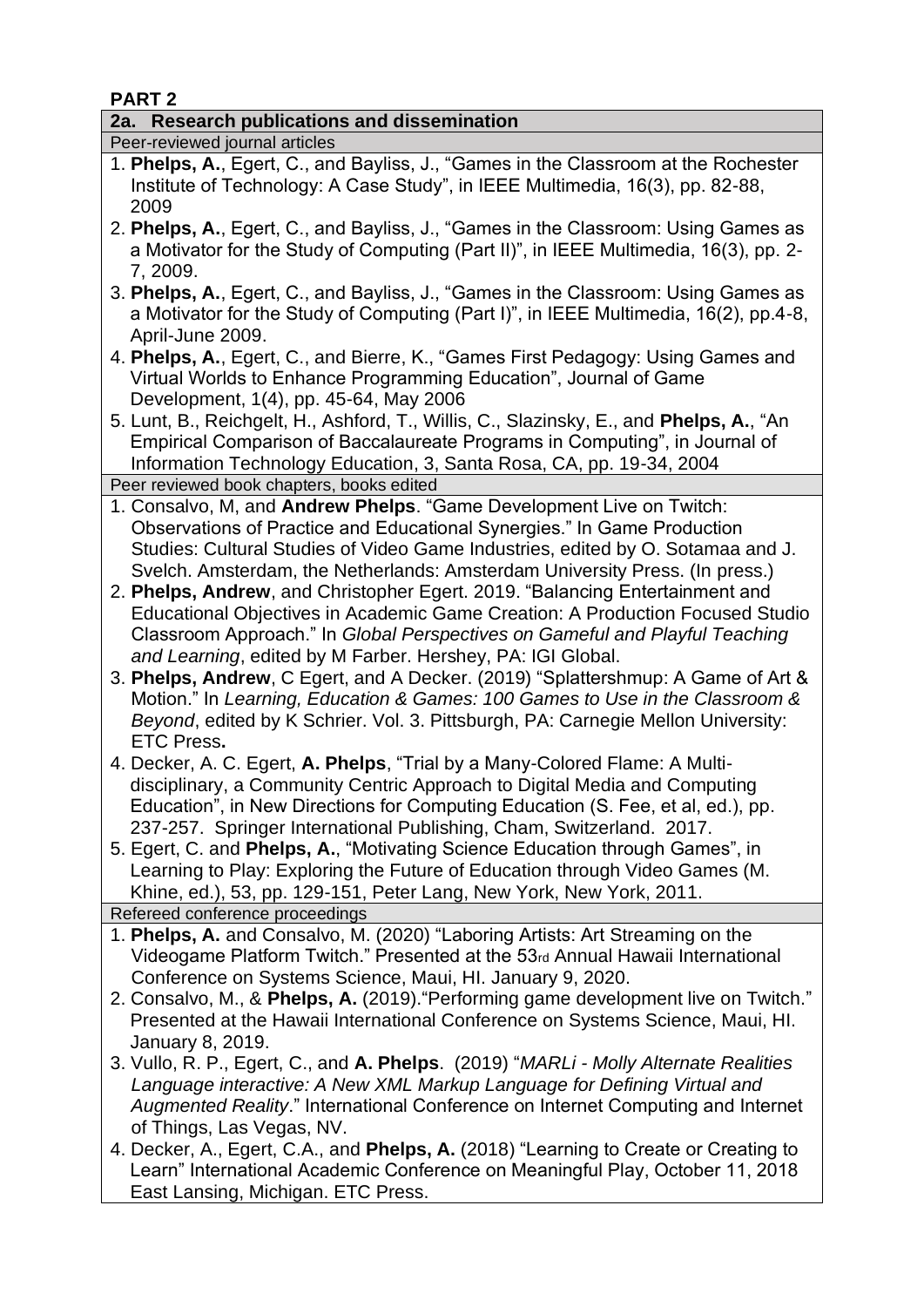- 5. Decker, A., Egert, C.A., and **Phelps, A.** (2016) "Splat! er, Shmup? A Postmortem on a Capstone Production Experience", Proceedings of the 2016 Frontiers in Education Conference, Erie, PA, 9 pages.
- 6. Decker, A., Egert, C., **Phelps, A.** and McDonough, J., (2012) "Technical Properties of Play: A Technical Analysis of Significant Properties for Video Game Preservation", Proceedings from the 2012 IEEE Interational Games Innovation Conference, Rochester, NY, pp. 56-59.
- 7. Egert, C., Jacobs, S., and **Phelps, A.**, (2006) "Bridging the Gap: Balancing Faculty Expectations and Student Realities in Computer Gaming Courses", in FuturePlay, Toronto, Ontario, Canada, pp. 201-204, October 2007
- 8. Egert, C., Bierre, K., **Phelps, A.**, and Ventura, P (2007) "Hello, M.U.P.P.E.T.S.: Using a 3D Collaborative Virtual Environment to Motivate Fundamental Object-Oriented Learning", in Companion to the 21st Annual ACM SIGPLAN Conference on Object-Oriented Programming Systems, Languages, and Applications (OOPSLA), Portland, OR, pp. 881-886, October 2007
- 9. Bierre, K., Ventura, P., **Phelps, A.**, and Egert, C., "Motivating OOP by Blowing Things Up: An Exercise in Cooperation and Competition in an Introductory Java Programming Course", in Proceedings of the 37th Technical Symposium on Computer Science Education, Houston, TX, pp. 354-358, March 2006
- 10. **Phelps, A.**, Egert, C. and Bierre, K., "MUPPETS: Multi-User Programming Pedagogy for Enhancing Traditional Study: An Environment for both Upper and Lower Division Students", in IEEE Frontiers in Education, Indianapolis, IN, pp. S2H-8 - S2H-15, October 19-22, 2005
- 11. Bierre, K., and **Phelps, A.**, "The Use of M.U.P.P.E.T.S. in an Introductory Java Course", in Proceedings of the 5th Conference in Information Technology Education, ACM Special Interest Group for Information Technology Education, Salt Lake City, UT, pp. 122-127, 2004.
- 12. **Phelps, A.**, Bierre, K. and Parks, D., "MUPPETS: Multi-User Programming Pedagogy for Enhancing Traditional Study", in Proceedings of the 4th Conference in Information Technology Education, ACM Special Interest Group for Information Technology Education, Lafayette, IN, pp. 100-105, 2003

Other forms of dissemination (reports for clients, technical reports, popular press, etc)

- 1. **Phelps, A.**, Cloutier, Al, et al. (2019) *Fragile Equilibrium: An Action Game of Melancholic Balance*. Video game. XBOX One, Steam. Shown at the International Conference on Interactive Digital Storytelling (ICIDS) 2019 Art Exhibit. Curated by R. Brown and B. Salisbury. Winner by independent jury selection of the 2019 ICIDS Award for Visual Excellence. Nov., Salt Lake City, UT
- 2. **Phelps, A.**, Cloutier, Al, et al. *Fragile Equilibrium: An Action Game of Melancholic Balance*. Video game. XBOX One, Steam. Shown at Miami@Play in collaboration with Filmgate Miami and Miami Art Basel, curated by L. Grace, D Alexander, C Ewing, L Tran. Dec. 1-6 2019, Miami, FL. http://miamiplay.org
- 3. **Phelps, A.**, Consalvo, M., and Egert, C. "Development Streaming as a Pedagogical and Community Strategy for Games Education." Workshop on New Research Perspectives on Game Design & Development Education. CHI PLAY 2018, October 28, 2018, Melbourne, Australia.
- 4. **Phelps, A.**, & Consalvo, M. (2018) "Live Streaming Game Design & Development: A Glimpse Behind the Mystic Curtain with Pedagogical Possibilities" at The Inter- PLAY of Game Studies and Game Design, 2018 NCA Preconference, University of Utah. S Orme, University of Suffolk. National Communication Association 104th Annual Conference, Salt Lake City, Utah.
- 5. Decker, A., **Phelps, A.** and Egert. C.A. (2017) "Disappearing Happy Little Sheep" EdTech: Focus on K-12. 57:2, pp. 50-54.